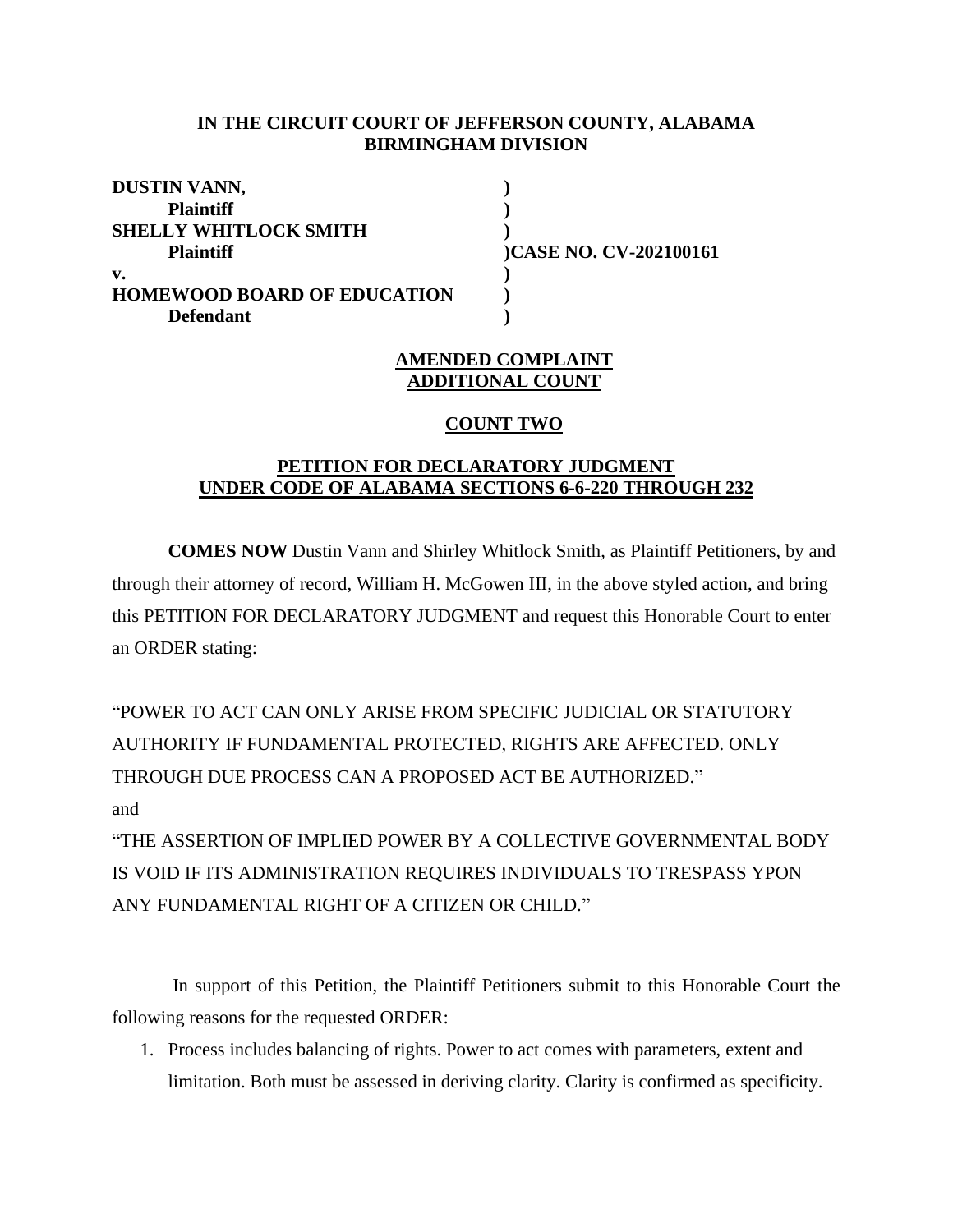- 2. Responsibility falls upon the actors. Actors guided by responsible analysis of extent and limitation only then can receive confirmation. Authoritative action lacking confirmation is irresponsible.
- 3. Actions inconsistent with ethics must responsibly analyzed within written law. Answers provide clarity not confirmed by specificity.
- 4. Actors here are individuals at multiple levels. Protection of those with no voice is paramount. While children of all ages need protection, those younger and more vulnerable need more.
- 5. Teachers herein are actors. Their authority comes with extent and limitation. Specificity protects teachers from illegal acts.
- 6. Teachers need specificity from their instructions. Instructions requiring acts claimed by implication of power must be judged carefully. Decisions of acquiescence must be judged harshly.
- 7. Acts of power manifest personally. The actor must prevent individual subjects from becoming a individual victims.
- 8. Teachers protect children from abuse. No law empowers teachers to abuse.
- 9. Abuse can be recognized and is specifically protected by law.
- 10. Actors are guided by law and must understand ramifications completely.
- 11. Acts based in implied authority are not authorized and must be judged singularly. With responsibility comes accountability.
- 12. Administrators guide teachers from a position of perceived authority. Authority is guided by contract, defined extent, and defined limitation.
- 13. Definition of the source of authority must be specific. Powers not confirmed by specificity lack protection.
- 14. Acts not authorized bring responsibility.
- 15. There can be no victims.
- 16. Parents need not seek confirmation of their authority as it pertains to their children.
- 17. Parents' authority can be confirmed by accompanying their child to school and advise potential actors of its full extent.
- 18. Prevention of abuse requires no process. Protection should be immediate. Limits of assertion may be judged through process.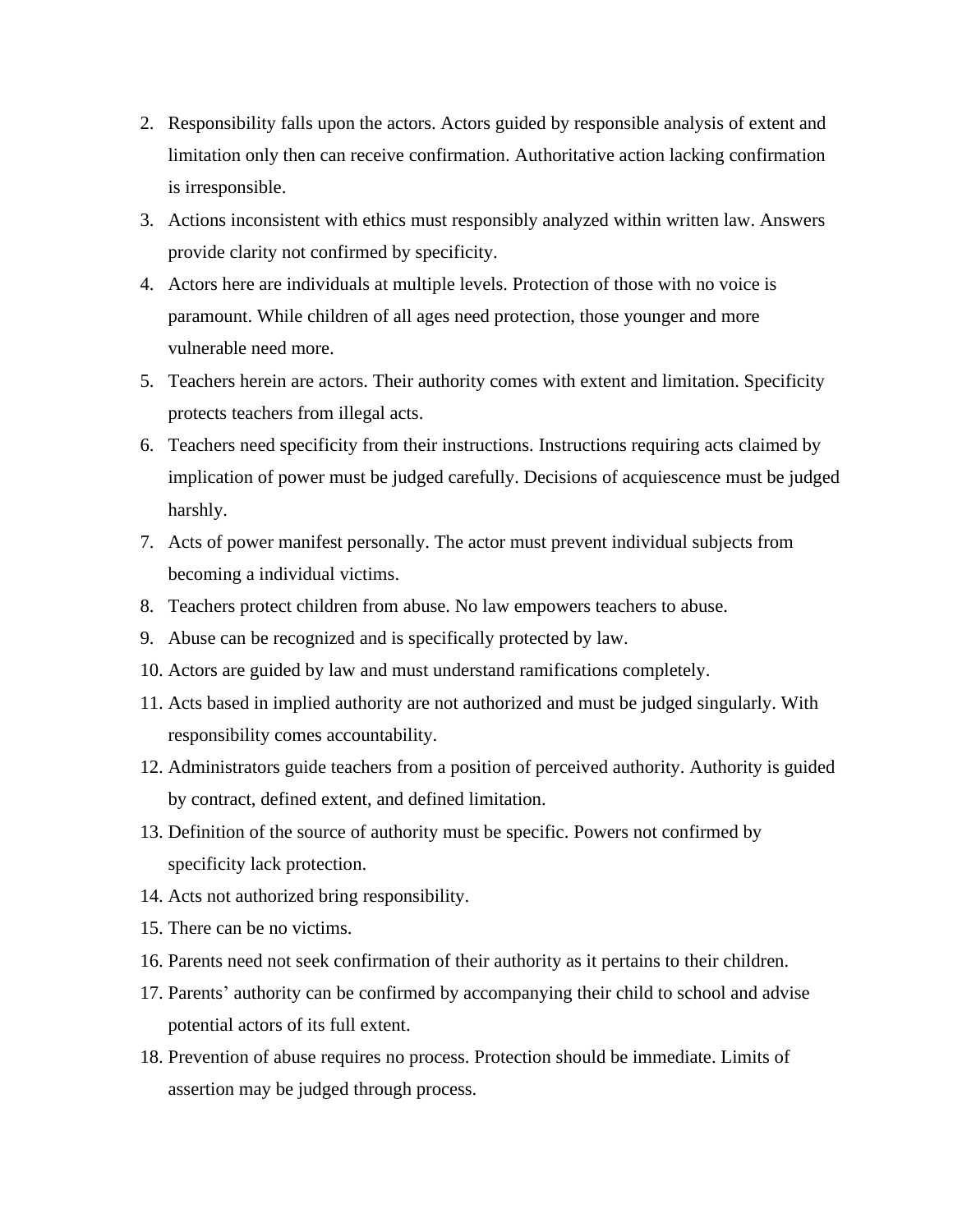- 19. Actors are not protected following notice of reality from a parent.
- 20. Administrators consider exemptions, religious and medical, only as a result of assumed authority.
- 21. Parents need not claim exemption. They need only assert and exert authority.
- 22. Teachers must recognize they are being instructed to abuse children. Parents must protect their children.
- 23. Protection is not limited by process. Matters of abuse should be resolved at the time of imposition.
- 24. To reiterate, authority is limited by specificity. Specificity is determined by process.
- 25. No authority interrupting basic rights can be gained by implication.
- 26. Authority asserted by implication is illegal.
- 27. Individual actors must be guided by reason. Acts of authority with no basis only arise from failure of analysis.
- 28. Analysis of the power of the collective is distracting and needless.
- 29. Protection of children is a responsibility.
- 30. Parents are the protectors.
- 31. The assertion of implied power by a collective governmental body is void if its administration requires individuals to trespass upon any fundamental right of a citizen or a child.
- 32. The powers of a City Board of Education are specifically addressed in "**Code of Alabama Section 16-11-9, Powers generally:** "The city board of education is hereby *vested with all the powers necessary or proper for the administration and management of the free public schools within such city…."*
- 33. The responsibility for the administration of the board policy is not clear.
- 34. The collective governmental body, the Homewood Board of Education, has not clearly articulated the potential consequences of the administrative acts of the administrators, communicated to the administrators as requirements.
- 35. The result of the collective governmental body, the Homewood Board of Education, not clearly articulating the potential consequences of the administrative acts to the administrators, subjects those individuals to the individual and personal responsibility for their acts of trespass.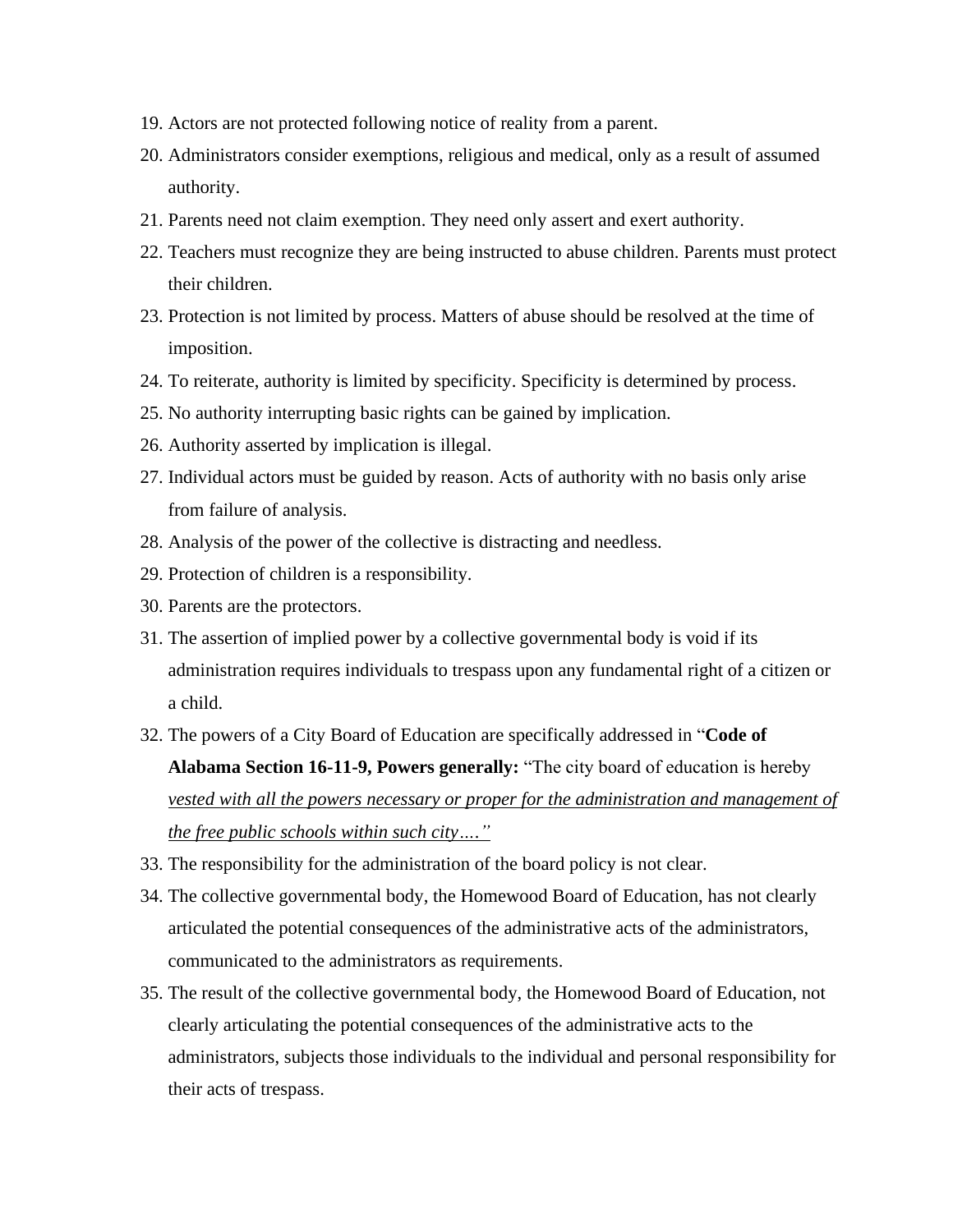- 36. The individual members of the collective governmental body, the Homewood Board of Education, are responsible for subjecting the individuals administering the policy to individual and personal responsibility for their acts of trespass.
- 37. The policy communicated to the citizens of Homewood, being currently administered by the Superintendent of the Homewood School System, the Principals of the respective schools, and the teachers and administrators of the respective schools has resulted in the following acts of trespass: (Trespass is defined as an unlawful interference with one's person, property, or rights. Trespass is doing of unlawful act or of lawful act in unlawful manner to injury of another's person or property.)
	- a. Requiring children to wear masks constitutes abuse, a direct trespass upon the child. More than sufficient data has been derived from studies confirming that children wearing masks is detrimental to their health.
	- b. Failure to acknowledge completely a parent's right to withhold consent for their child to wear a mask is a direct trespass as to the parent. The right of parents to make decisions to protect the health and well-being of their children is not altered by the policy of the collective.
	- c. The implementation and administration of a medical countermeasure policy by individuals not licensed as Doctors evaluating the health benefits and potential negative results with the parents of the child is not authorized by law.
	- d. Any administrative response to a child's claim of right not to consent to the medical countermeasure is not authorized by law and thereby constitutes abuse.
	- e. Forcing a child to wear a mask is a criminal act under the Illegal Criminal Trials provisions of the United States Code of Federal Regulations.
	- f. The United States Government provides guidance in 21 C.F.R. Section 50.24 et seq., Illegal Clinical Trial, to States, municipalities, and businesses relative to the legal requirements for the promulgation of medical countermeasures during a public health emergency stating a "belief" that face masks limit the spread of SARS CoV2. To date, not a single study has confirmed that a mask prevented the transmission of, or the infection by SARS CoV-2.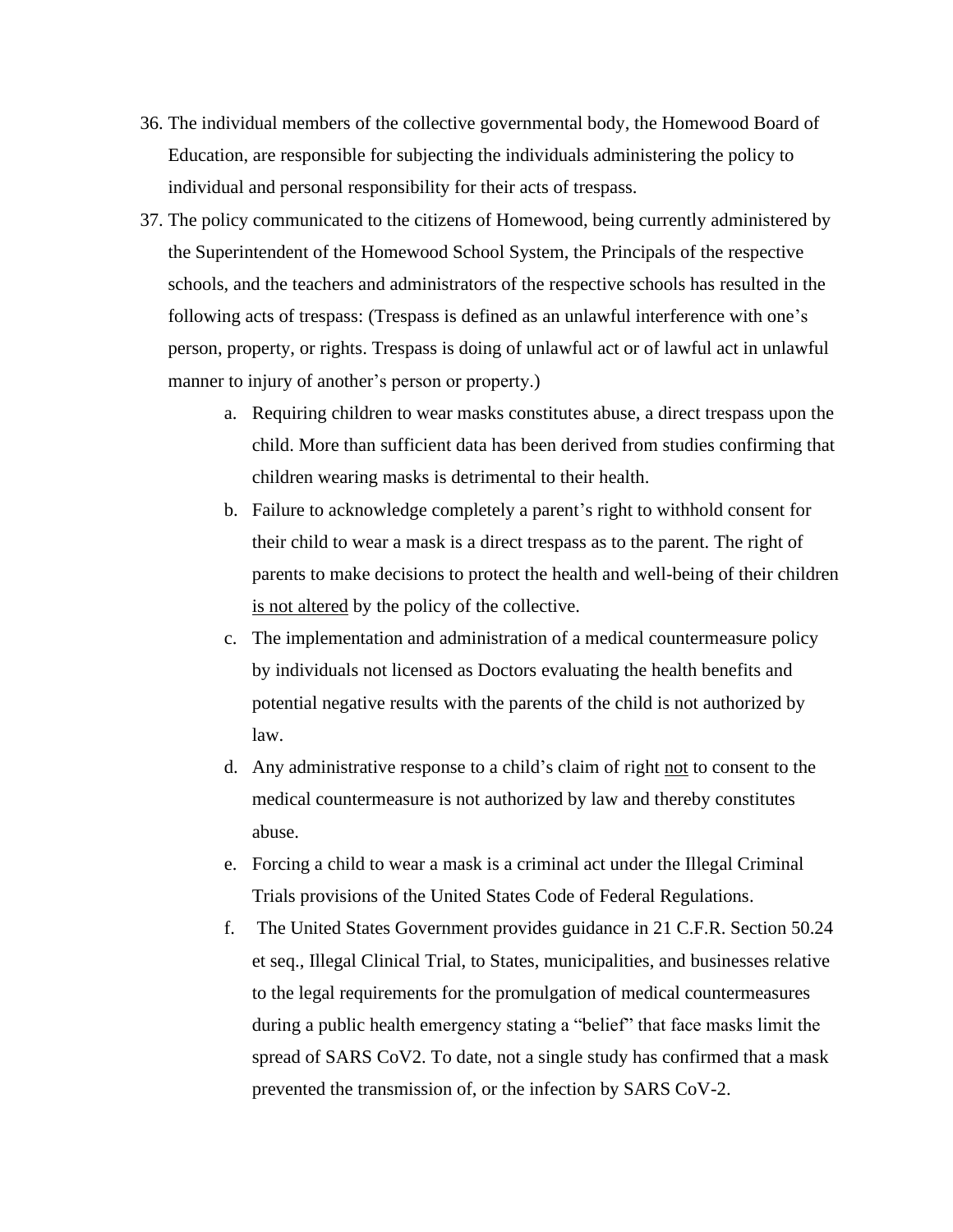- g. A more complete analysis of 21 C.F.R. Section 50.24 et seq., Illegal Clinical Trial is appropriate at this time.
- h. 21 C.F.R. Section 50.24 et seq., Illegal Clinical Trial provides:

**It is unlawful to conduct medical research (even in the case of emergency) without a series of steps taken to:**

**-Establish the research with a duly authorized and independent institutional review board;**

**-Secure informed consent of all participants including a statement of risks and benefits; and,**

**-Engage in consultation with the community in which the study is to be conducted.**

- i. The Homewood School Board has forced upon the healthy population of Homewood an unlawful clinical trial in which the Homewood School Board and its members are extrapolating epidemiologic data. No informed consent has been sought or secured for any of the "medical countermeasures" forced upon children in the Homewood School System and no independent review board – as defined by the statute – has been empaneled.
- j. Through April 2020, the official recommendation by the *Journal of the American Medical Association* wasunambiguous.

*"Face masks should not be worn by healthy individuals to protect themselves from acquiring respiratory infection because there is no evidence to suggest that face masks worn by healthy individuals are effective in preventing people from becoming ill."* (https://jamanetwork.com/journals/jama/fullarticle/2762694) Part of that lack of evidence in fact showed that cloth facemasks actually increased influenza-linked illness.

(https:/[/www.ncbi.nlm.nih.gov/pmc/articles/PMC4420971/\)](http://www.ncbi.nlm.nih.gov/pmc/articles/PMC4420971/)

k. In contravention to established science, the Homewood School Board and its individual members have violated the legal requirements for the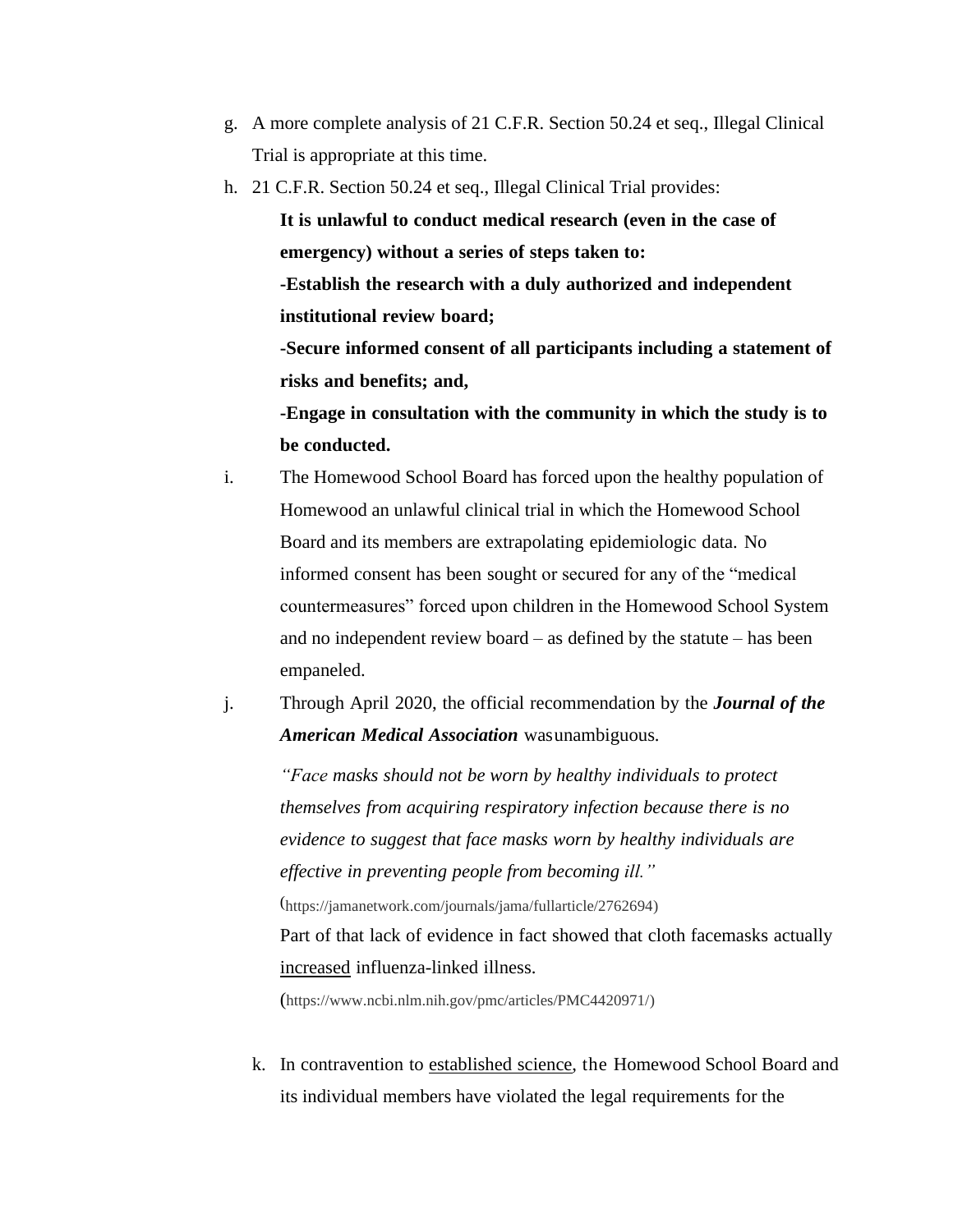promulgation of medical counter measures during a public health emergency based upon their stated "belief" that face masks limit the spread of SARS CoV-2 with reckless disregard of the fact that no confirmed evidence exists that a mask prevents the transmission of, or the infection by SARS CoV-2.

- l. The Homewood School Board policy mandating the use of facemasks in order for children to attend school is not only a product of willfully ignoring established science but is engaging in what amounts to a school population clinical trial. This conclusion is reached by the fact that facemask use and COVID-19 incidence are being reported in scientific opinion pieces promoted by the United States Centers for Disease Control and Prevention, the Alabama Department of Public Health and others. (https:/[/www.cdc.gov/coronavirus/2019-ncov/prevent-getting-sick/cloth-face](http://www.cdc.gov/coronavirus/2019-ncov/prevent-getting-sick/cloth-face-cover-guidance.html)[cover-guidance.html\)](http://www.cdc.gov/coronavirus/2019-ncov/prevent-getting-sick/cloth-face-cover-guidance.html)
- m. Social distancing of up to 6 feet has also been promoted as a means of preventing person-to-person transmission of influenza-like viruses. While one study hypothesized that infection could happen in a 6 foot range, the study explicitly states that person-to-person transfer was not tested and viability of the virus at 6 feet was not even a subject of the investigation. $33$  That did not stop the misrepresentation of the study to be used as the basis for an unverified medical counter measure of social distancing. To date, no study has established the efficacy of social distancing to modify the transmission of SARS  $CoV-2$ .
- n. In contravention to established science, States, municipalities, businesses, and the Homewood Board of Education, have violated the legal requirements for the promulgation of medical counter measures during a public health emergency stating a "belief" that social distancingof a healthy population limits the spread of SARS CoV-2. To date, not a single study has confirmed that social distancing of any population prevented the transmission of, or the infection by SARS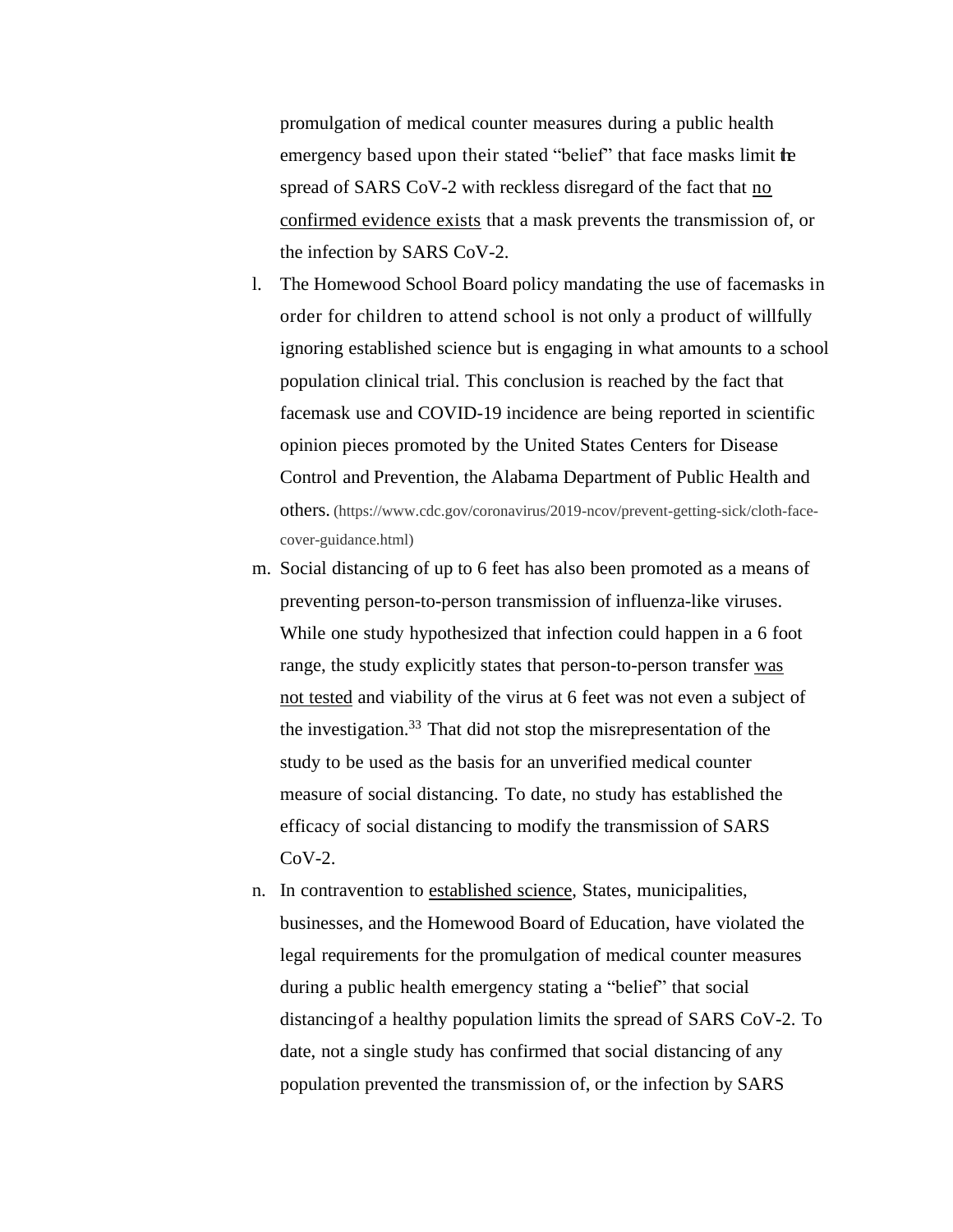$CoV-2$ .

- o. It is unlawful under the **Federal Trade Commission Act, 15 U.S.C. § 41 et seq**., to advertise that a product or service can prevent, treat, or cure human disease unless you possess competent and reliable scientific evidence, including, when appropriate, well- controlled human clinical studies, substantiating that the claims are true at the time they are made. As a result, every party promoting the use of face masks is violating the FTC Act.
- p. All of these laws have been broken.
- q. All relevant authorities in the United States including the Homewood School Board must cease and desist the use of facemasks until the matters above are rectified.

**WHEREFORE,** PLAINTIFFS request that this Honorable Court:

(a) enter an ORDER stating:

"POWER TO ACT CAN ONLY ARISE FROM SPECIFIC JUDICIAL OR STATUTORY AUTHORITY IF FUNDAMENTAL PROTECTED, RIGHTS ARE AFFECTED. ONLY THROUGH DUE PROCESS CAN A PROPOSED ACT BE AUTHORIZED."

And

"THE ASSERTION OF IMPLIED POWER BY A COLLECTIVE GOVERNMENTAL BODY IS VOID IF ITS ADMINISTRATION REQUIRES INDIVIDUALS TO TRESPASS YPON ANY FUNDAMENTAL RIGHT OF A CITIZEN OR CHILD."

- (b) award all costs of court incurred in this cause to the PLAINTIFFS to be paid by the Defendant,
- (c) grant such other and further relief as this Honorable Court deems proper.